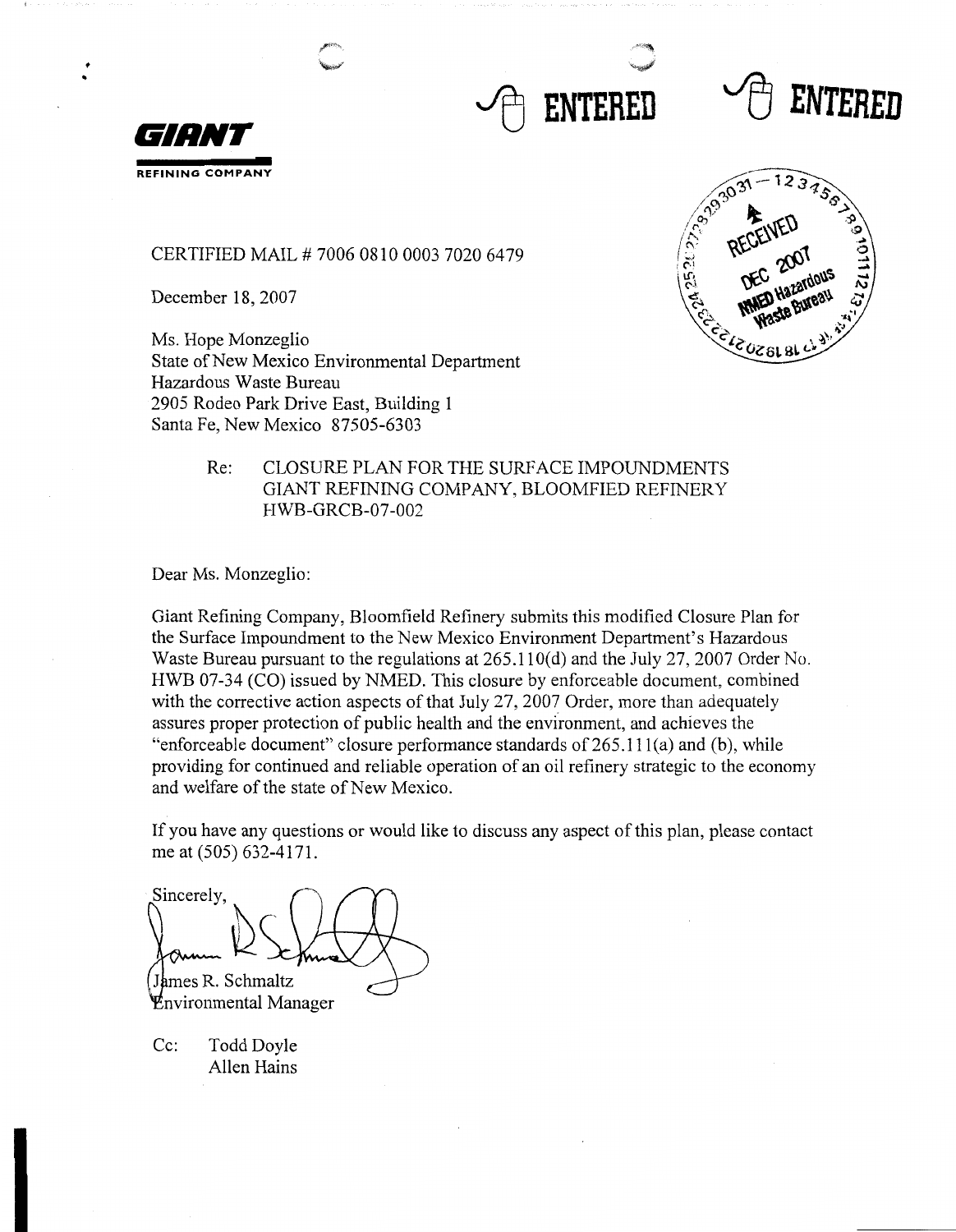

**<br><br>1838 球鴨**<br>-<br>-<br>-

-

- -<br>-<br>-<br>-

-<br>-<br>-<br>-<br>--

- -

-

-

- -

-- -

-

-

աբար<br>-<br>-<br>-

- -

- -

-

- -

-

-<br>-<br>-<br>-

- -

404 Camp Craft Rd., Austin, TX 78746 Tel: (512) 347 7588 Fax: (512) 347 8243 Internet: www.rpsgroup.com/energy

# **LIBRARY COPY**

## **Closure Plan North and South Aeration Lagoons Bloomfield Refinery**

**Regulated Unit EPA ID# NMD089416416 HWB-GRCB-07-002** 

> **Giant Refining Company Bloomfield, New Mexico**

> > **December 2007**

James R. Schmaltz

James R. Schmaltz

ft 2 Aw

Scott T. Crouch, P.G. Senior Consultant RPS JDC, Inc.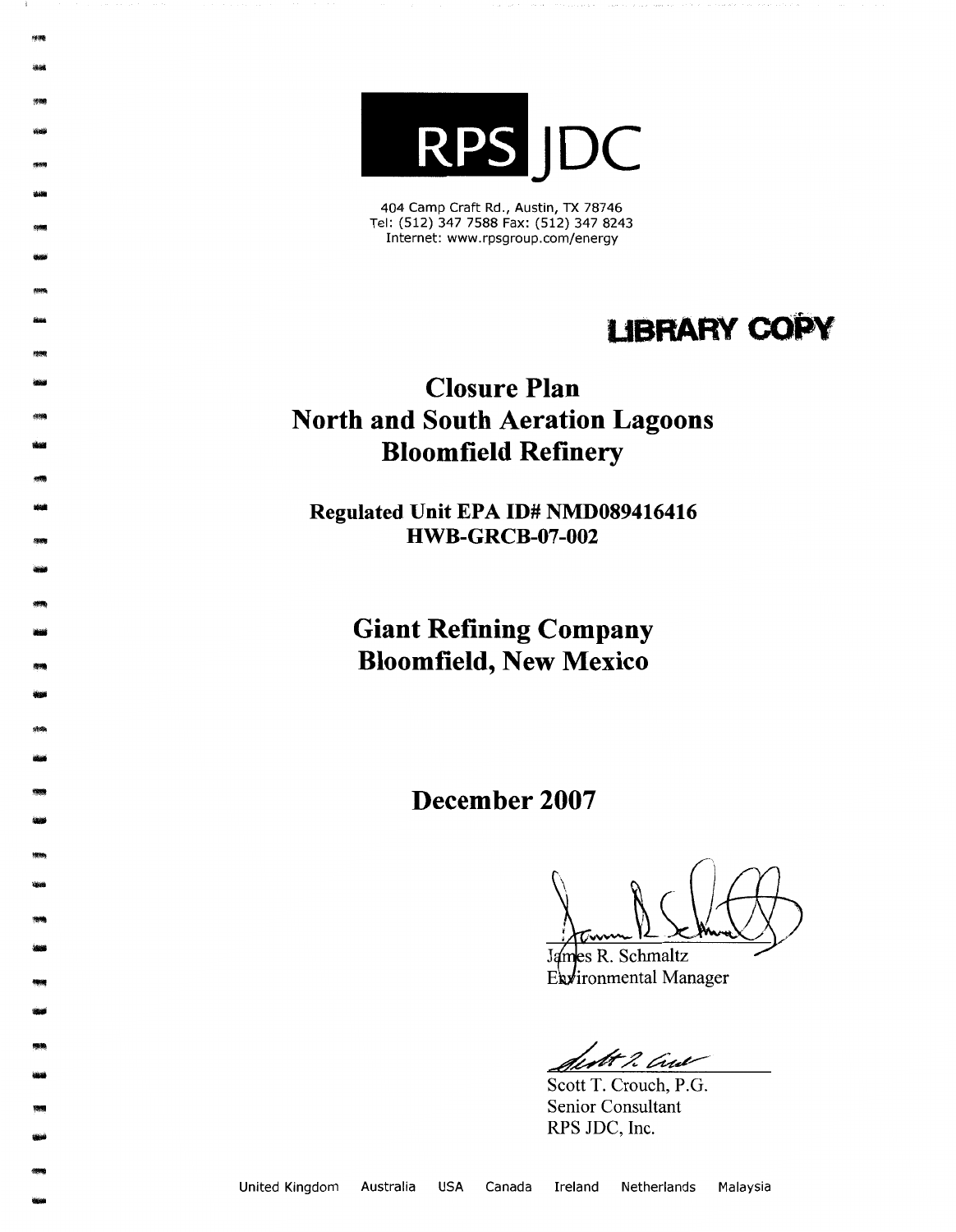# Table of Contents

### **List of Sections**

 $\langle\phi\rangle$ **Resea** 

**Vind** 

**Shafe** 

残酷 ideal

**district** 68.66

**new** 

**Sing** 

 $\overline{\mathbf{i}}$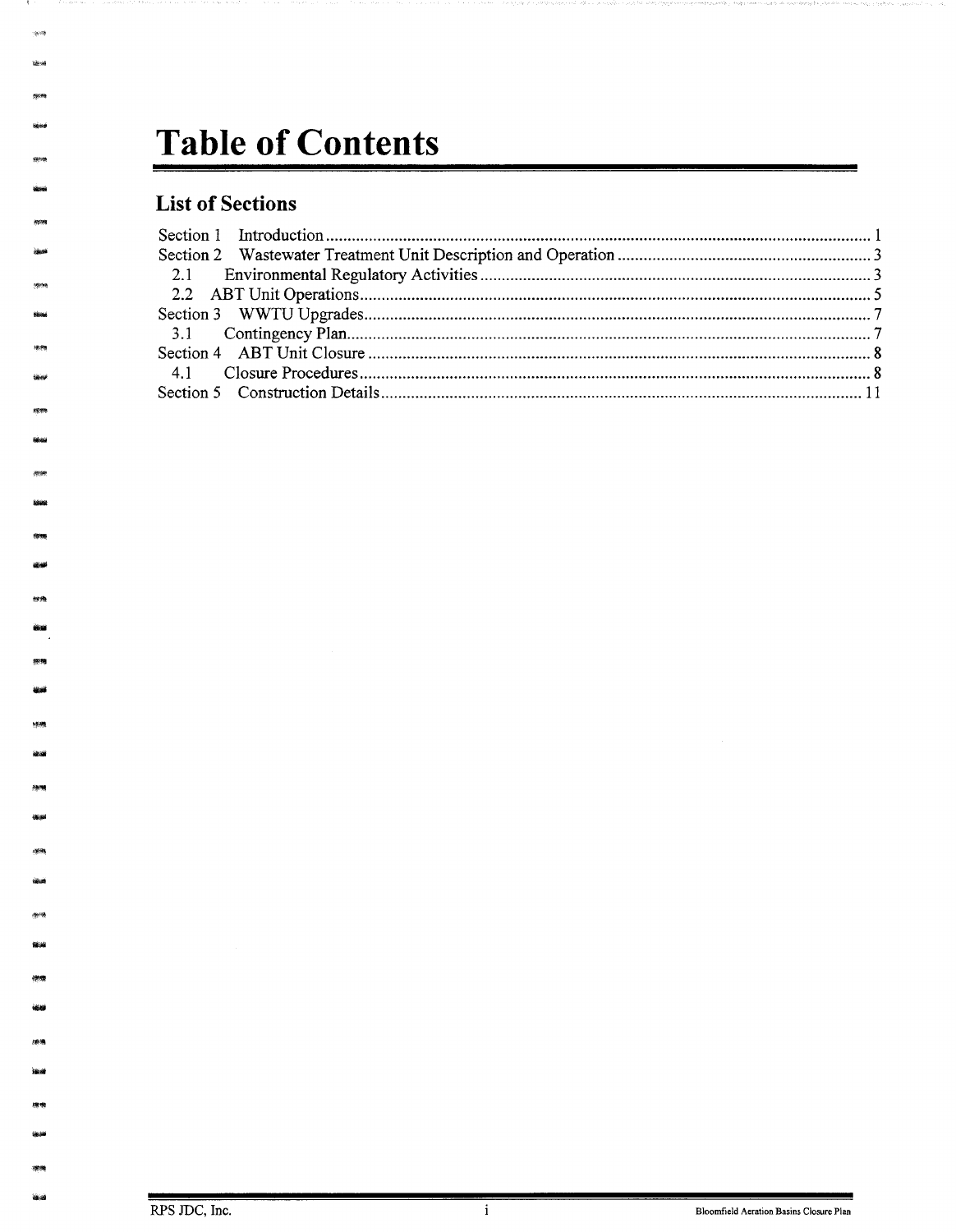I **<sup>l</sup>**~ **Introduction** 

- \*\*\*\*\*<br>\*\*\*\*

地线

-

-

神<sup>24</sup><br>-<br>-<br>-

-<br>- <del>1999</del><br>- 1999

\*\*<br>\*\*

-

,. .. -

---<br>999<br>-----神楽<br>-<br>曲州

- *物*治<br><del>後</del>治

- <sub>特殊</sub><br><del>強調</del>

-

<del>- <br>- 海道</del><br>- 海道

-

神楽<br>-<br>-<br>-<br>-

-<br>-<br>-<br>-<br>-

-

- -

The Bloomfield Refinery is located immediately south of Bloomfield, New Mexico in San Juan County. The physical location address is #50 Road 4990, Bloomfield, New Mexico 87413. The Bloomfield Refinery is located on 285 acres (0.45 square miles). The site is located on a bluff approximately 100 feet above the south side of the San Juan River, a perennial river that flows to the west.

Bordering the facility is a combination of federal and private properties. Public property managed by the Bureau of Land Management lies to the south. The majority of undeveloped land in the vicinity of the facility is used extensively for oil and gas production and, in some instances, grazing. The town of Bloomfield is located to the north of the refinery, across the San Juan River. U.S. Highway 44 is located approximately one-half mile west of the facility. The topography of the site is generally flat with low-lying areas to the east of the process area.

The Bloomfield Refinery is a crude oil refinery currently owned by the San Juan Refining Company and operated by Giant Industries Arizona, Inc., which is a wholly owned subsidiary of Western Refining Company. The Bloomfield Refinery generally processes crude oil from the Four Comers area transported to the facility by pipeline or tanker truck and crude from West Texas transported by pipeline.

The Bloomfield Refinery has an approximate refining capacity of 18,000 barrels per day. Various process units are operated at the facility, including crude distillation, reforming, fluidized catalytic cracking, sulfur recovery, merox treater, catalytic polymerization and diesel hydrotreating. Current and past operations have produced gasoline, diesel fuels, jet fuels, kerosene, propane, butane, naphtha, residual fuel, fuel oils and LPG.

This Closure Plan addresses the "closure" of the North and South Aeration Lagoons. Monitoring data of the effluent from the API Separator, which discharges into the South Aeration Lagoon, has indicated that concentrations of benzene above the toxicity characteristic (TC) regulatory threshold of 0.5 milligrams per liter (mg/I) have entered the aeration lagoons. Western Refining does not desire to operate these lagoons as hazardous waste treatment units and thus the ponds will be cleaned out to remove all hazardous waste, hazardous constituents, decomposition products, and leachate. Closure of the aeration lagoons will be conducted in accordance with an Enforceable Document (July 27,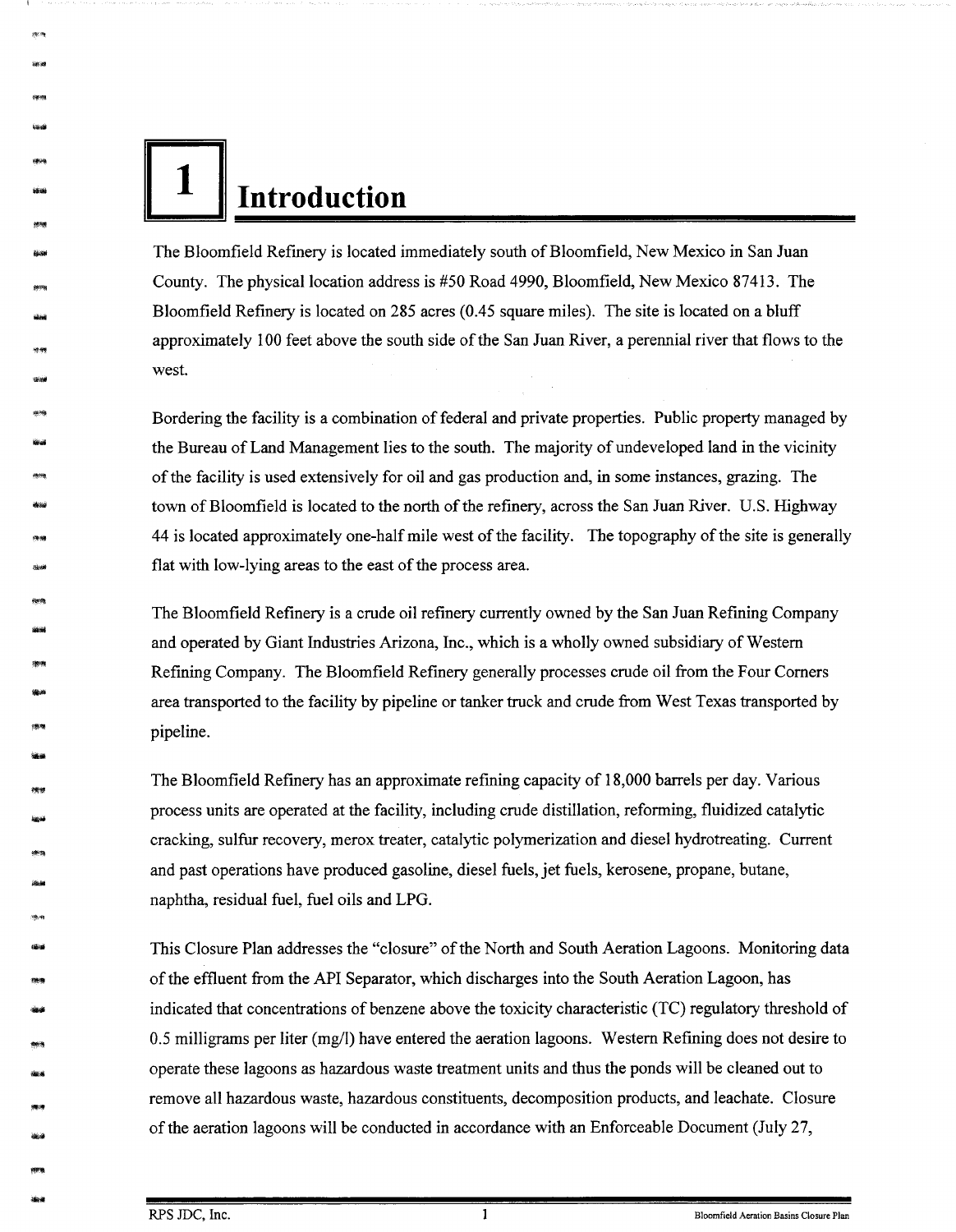2007 NMED Order). Additional pretreatment in the form of benzene strippers and a 10,000 barrel surge tank are being installed to ensure that wastewater with hazardous levels of benzene does not enter the aeration lagoons in the future.

بين<br>1944<br>1944

**Se on** .<br>Notae

*-*<br>-<br>一

andria<br>Brogh<br>Sassai -<br>-<br>-<br>-

- -<br>-<br>後藤<br>-

---<br>1660

-

-

- -

- -

-<br>-<br>中<br>-<br>中<br>-

- 精**隆**<br>- <del>198</del>

- -

学生<br><del>磁波</del>

-

物?)<br>銀*子* 

**-**<br>- 宗북<br>- 後半

- -<br>横線<br><del>- 海道</del>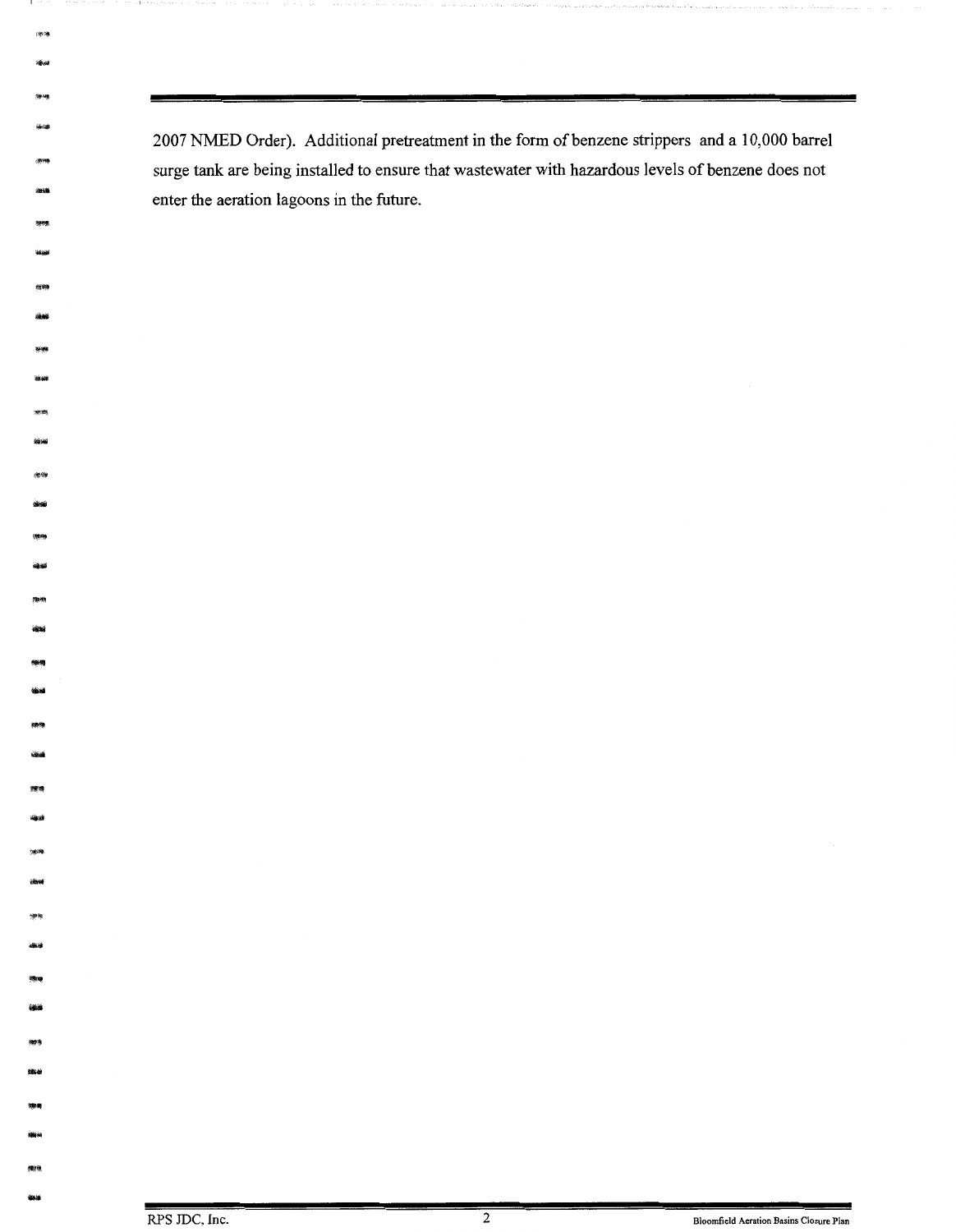# **2 Wastewater Treatment Unit Description and <br><b>2 Operation Operation**

#### **2.1 Environmental Regulatory Activities**

作34<br>|<br>|編<del>編</del>

- -<br>-<br>-<br>-

<del>休快</del><br>-<br><del>- 10</del>

---<br>\*\*<br>----하<del>해</del><br>-<br>-<br>-

- -<br>-<br><del>- 1120</del>

-

.<br>-<br><del>1964</del>

-1060년<br>-<br>-<br>- Andel 細崎<br>梅鮮<br>梅鮮

-<br>-<br>-<br>-<br>-

<del>-</del><br>\*\*\*<br>\*\*\*

- \*\*<br>-<br>-

-<br>|<br>| Mine

-904<br>-<br>-

-

- -

-

All oil refineries produce process wastewater, which today must be managed in accordance with a variety of environmental requirements intended to assure adequate and appropriate protection of public health and the environment. Three federal regulatory programs [the Clean Water Act, the Resource Conservation and Recovery Act (RCRA), and the Safe Drinking Water Act (SWDA)] have major significance for Bloomfield Refinery process wastewater. Two of these federal programs at Bloomfield are directly administered by the State of New Mexico, as it has primacy over the RCRA and SDWA UIC programs. In addition, there are additional state regulatory programs with varying applicability, including those administered by New Mexico Oil Conservation Division (OCD).

Initially, beginning in 1972 under the Clean Water Act regulatory program, EPA promulgated petroleum refinery wastewater management requirements pursuant to the Clean Water Act NPDES permit program. The principal federal regulations implementing this CW A program as it applies to petroleum refineries are found at 40 C.F.R. Parts 122 and 419. The Bloomfield Refinery, like other oil refineries impacted by 40 C.F.R. Part 419, had implemented a series of process wastewater treatment operations, including primary treatment of wastewaters with an oil/water separator and secondary biological treatment in wastewater ponds to further reduce organics in the petroleum refinery wastewater. These two ponds where such biological degradation of organics occurred were referred to at the time as the North Oily Water Pond and the South Oily Water Pond.

A second major regulatory program, the RCRA regulations, affecting hazardous wastewaters was promulgated by EPA on November 19, 1980. Initially, these applied only to certain sludges created by petroleum refinery wastewater management, such as API oil/water separator sludge which was listed as K0S l hazardous waste. In November, 1980, the Bloomfield Refinery operator applied for a Part A permit as a generator, and TSD as a protective filing for its so-called oily water ponds. It was later determined they were not disposing of listed hazardous waste on site and since DO 18 wastewater was not part of the 1980 EP toxicity test (it only became regulated after the 1990 TCLP toxicity test was adopted), in 1982 they petitioned for reclassification under a generator only status.<sup>1</sup> In

<sup>&</sup>lt;sup>1</sup> On November 26, 1985, the Bloomfield Refinery agreed to take an on-site landfill [where some of the materials from the 1982 impoundment cleanout had been placed] through RCRA closure. During 1989, these materials were removed and eventually determined by EPA delisting to be non-hazardous for offsite disposal. *See,* Hazardous Waste Delisting Petition, Petroleum Contaminated Soil, dated April 15, 1991 *(ERM-Rocky Mountain, Inc.)*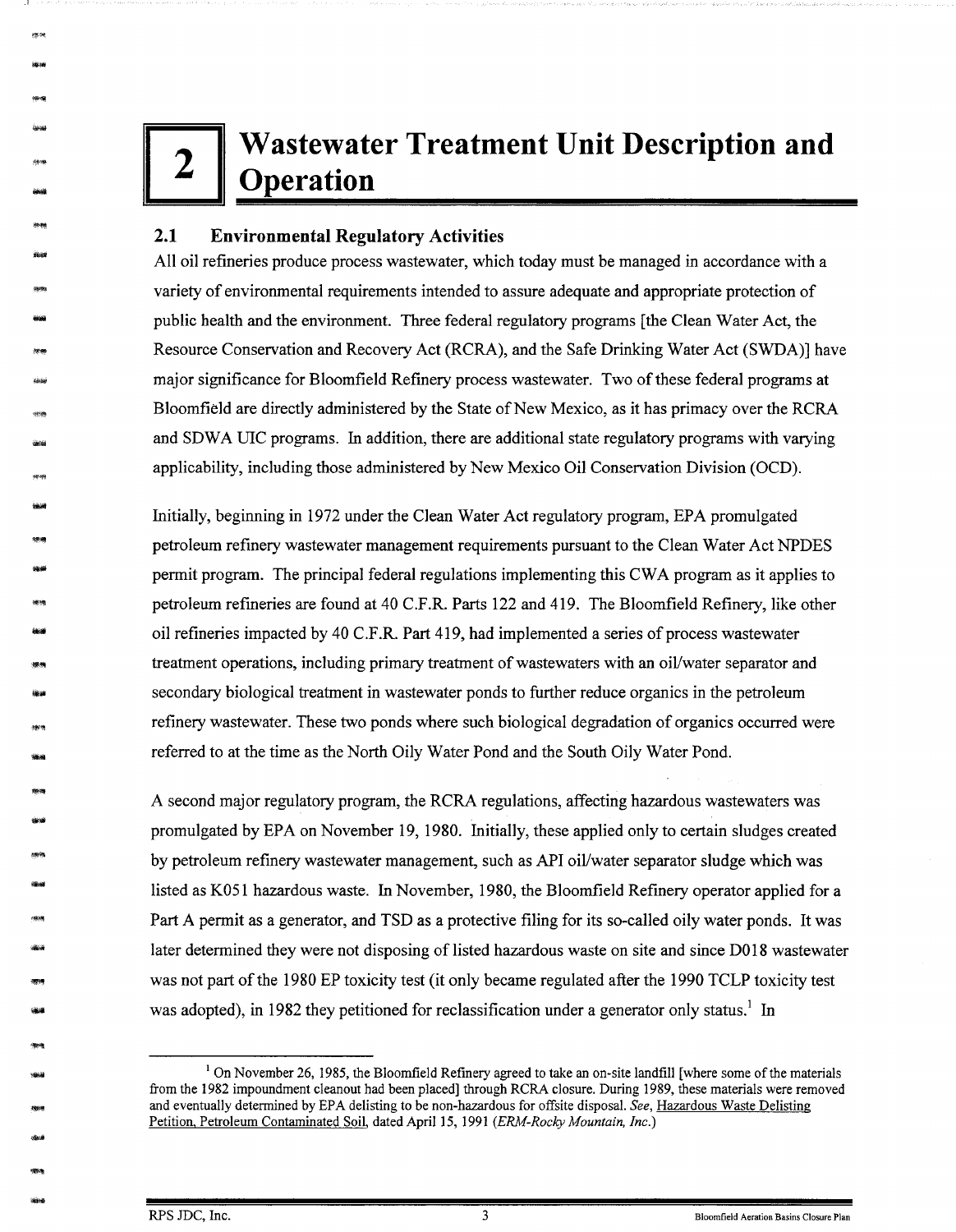1982/1983, the liquids and sludge were removed from the oily water ponds and disposed of offsite. Impacted soils were also excavated and the ponds were lined. This activity included the placement of a 33% bentonite composite liner equipped with a French drain system, with a 100 mill high density polyethylene (HDPE) liner on top.

In 1990, a significant revision to these regulations made most petroleum refinery process wastewater into D018 benzene characteristic hazardous waste, leading the Bloomfield Refinery to submit a Part B RCRA permit application<sup>2</sup> in the mid-1990s and to operate its biological treatment impoundments pursuant to RCRA interim status as a regulated unit. To comply with RCRA interim status, the Bloomfield Refinery upgraded and retrofitted the regulated unit with an additional set of RCRA double liners and leak detection/leachate collection system over and above what the Bloomfield Refinery had initially installed in 1982/1983.

The listing of F037/F038 sludges by EPA as hazardous (effective in 1991) effectively mandated a certain level of biological treatment and retention time in the biological treatment impoundments at the Bloomfield Refinery.<sup>3</sup> Thereafter, the aeration-enhanced impoundments were called the North Aeration Lagoon (NAL) or the South Aeration Lagoon (NAL) [also referred to herein as the North Aggressive Biological Treatment (ABT) Units (two impoundments known as NABT-E and NABT-

"'"'

-1279<br>-<br><del>1210</del>

 nyan<br>Kabup

-

-<br>-<br>-<br>-

-<br>-<br>--<br>-<br>Presidenti

-

- 191499<br>12:00

/影明<br><del>- 8010</del>

-<br>아이 :<br>아이 :

浮味<br>**硫道** 

-<br>-<br>-<br>-<br>-

-

<del>)</del><br>-<br>아이

- -

-

<sup>2</sup> This Part B application submitted in the mid-1990s included a RCRA closure plan for the biological treatment impoundments, as discussed later in this document.

<sup>&</sup>lt;sup>3</sup>Integral to the operation of the Bloomfield Refinery, as with any oil refinery in the United States, is the operation of an aggressive biological treatment (ABT) unit system for wastewater management, mandated by EPA regulations regarding the listing of certain petroleum refinery wastes (F037/F038) that became effective in May, 1991. EPA regulations, as adopted by NMED, effectively require each petroleum refinery to implement an ABT system to biological treat organics with regulatorily-specified ABT technology to remove organics and eliminate F03 7 /F038 formation. The Bloomfield Refinery has had such advanced organic aeration in place as required since that time, and these EPA-required treatment systems operate as multi-lined ABT wastewater treatment units at Bloomfield, backed up with a double set of leak detection/leachate collection systems, over and above what has been technologically required under EPA regulations.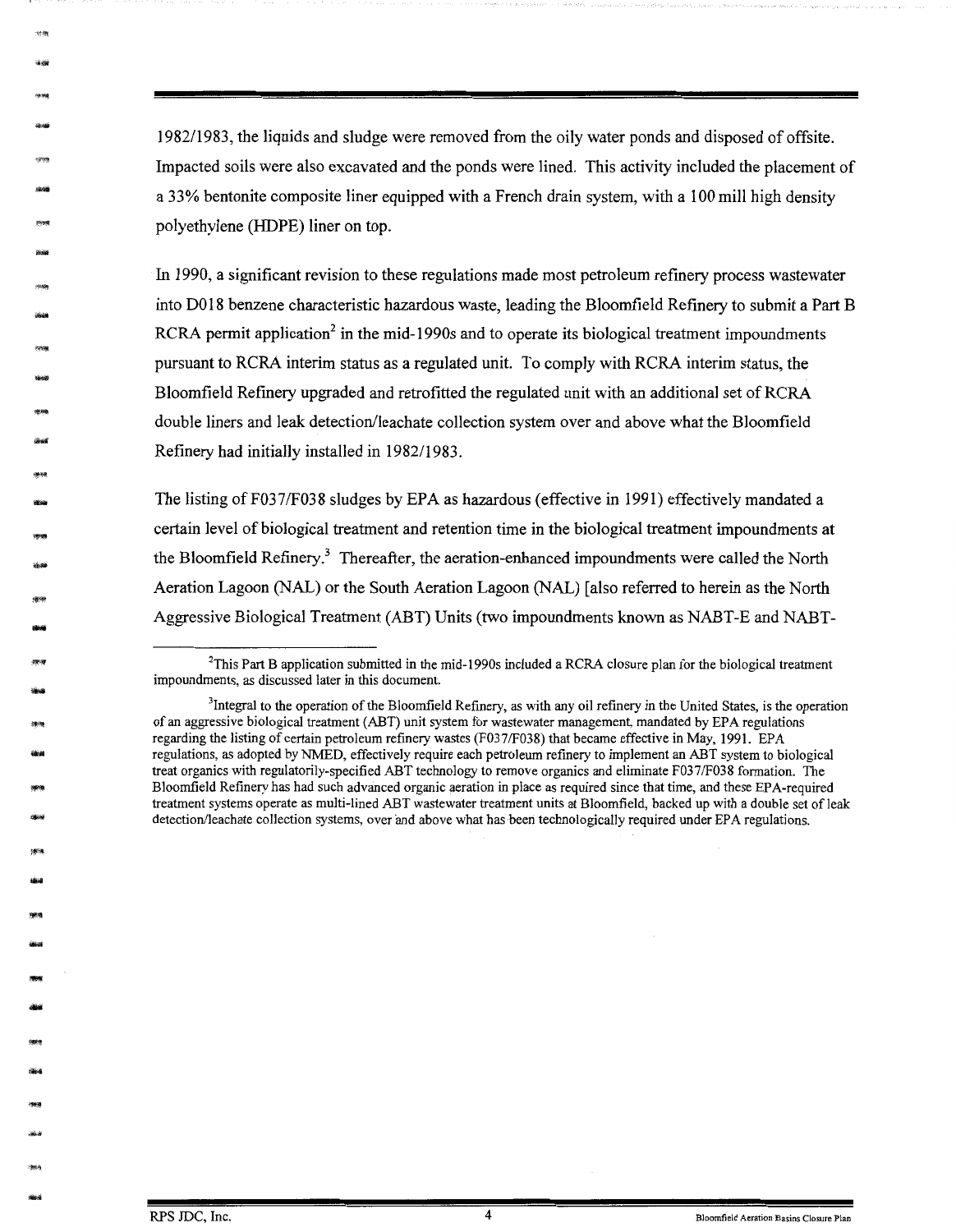W) and the South ABT Unit]. The compliance strategy currently employed implements a "zero discharge" CWA system for process wastewater, relying on aggressive biological treatment of wastewaters to make them safe for the environment, followed by disposition through evaporation ponds and a Class I underground injection well permitted consistent with the Safe Drinking Water Act UIC program requirements.<sup>4</sup>

#### **2.2 ABT Unit Operations**

\*\*<br>-<br>-<br>-

-

が明<br>-<br>996

99100<br>Zhouar

*康*明<br>-<br>後<del>順</del>

....

.....

-995<br>-<br><del>Mill</del>

-<br>-<br>-<br>-<br>-<br>-

-1914<br>-<br>-<br>-

- -

-<br>-<br>**- 대** 

-

-

**- 李治**<br>-<br><del>1010</del>

--<br>1944<br>-----.<br>-<br>-<br>-<br>-<br>-

The refinery process wastewater currently generated (approx. 80 gallons per minute (gpm)) at the Bloomfield Refinery is managed first by treatment in an API oil/water separator and then by biological treatment in three ABT impoundments. The ABT units, from top to bottom, include:

- a 100-mil HDPE top liner;
- a geonet for collecting leaks that drain to a sump equipped with a 6" observation pipe;
- a 60-mil HDPE secondary liner;
- a composite geotextile/geonet with a 4" observation pipe;
- a cement amended sand that was compacted into a 1.5% slope;
- a 100-mil HDPE liner;
- a French drain system, which directs any collected fluids to a central sump; and
- a 6" layer of soil with 33% bentonite mixed into it.

The wastewater is currently discharged from the API separator into the South ABT unit, which averages 4.4 feet in depth and has a surface area of about 6,652 square feet. The total volume is approximately 216,000 gallons. At 80 gpm, the holding time in the pond is 1.9 days. The impoundment is equipped with two, 5-horsepower aerators sized to prevent F037/F038 waste generation through high rate aeration. The system was designed to reduce benzene concentrations from approximately 10 ppm to less than 0.5 ppm. When this closure plan is implemented, a benzene stripper ancillary equipment modification will have been implemented as part of the wastewater treatment system for Bloomfield. This will decharacterize wastewater below the benzene TC levels prior to discharge into this first (South) ABT unit. As a result, this unit will have received its final volume of hazardous wastewater and no longer will be required to treat hazardous wastewater.

<sup>4</sup> EPA promulgated regulatory requirements to assure that wastewater managed by UIC disposition not pose a risk to public health and the environment (40 C.F.R. Parts 144-146), but those did not apply at the Bloomfield Refinery until 1994 when Bloomfield installed a Class I UIC well for wastewater management to maintain zero discharge CWA NPDES status for process wastewater.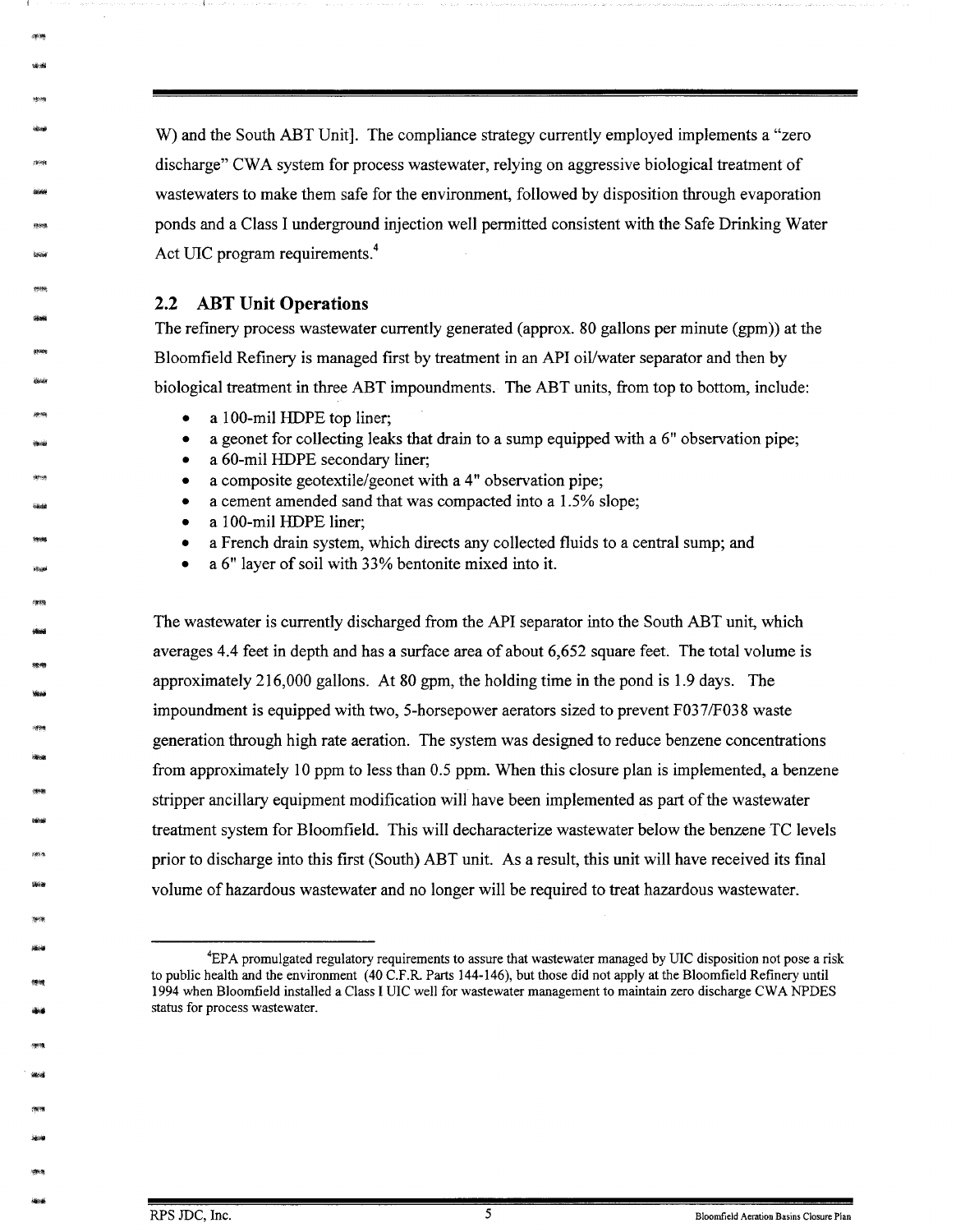Wastewater from the first (South) ABT unit, which has already been reduced below TC levels by design, is routed to the North ABT unit through an overflow pipe from the South ABT unit. The second ABT unit is comprised of two impoundments that are operated together, and these are generally referred to as the North ABT unit. The first of the two impoundments in the North area (which can be referred to as North ABT-Was it is the westernmost of the two portions of the North ABT unit) is separated from the second of the two in the North area (the second can be referred to as North ABT-E) by a concrete divider. An overflow pipe from the North ABT-W connects to the North ABT-E. The outflow from North ABT-E goes to a sump, where the non-hazardous wastewater can be pumped for final disposition, either in CWA zero-discharge evaporation ponds or into an SDWA Class I permitted non-hazardous UIC well.

The North ABT-W averages 5.5 feet in depth with a surface area of 10,000 square feet. The total volume is approximately 411,500 gallons. The North ABT-W unit is equipped with two (each) 2horsepower aerators and wastewater retention time (at 80 gpm) is 3.6 days

The North ABT-E (the second of the two in the North area) averages 5.7 feet in depth, with a surface area of 8,440 square feet and a volume of approximately 360,000 gallons. The North ABT-E is equipped with two 2-horsepower aerators and wastewater retention time (at 80 gpm) is 3.1 days

The North and South ABT units have been operated with a minimum freeboard of two feet under normal operating conditions. At the lowest points during operation, the South ABT, North ABT-W and North ABT-E have freeboards of 2.97, 2.54 and 3.08 feet respectively. Influent flow into the South ABT unit is limited by the size of the overflow pipe coming from the API separator/wastewater treatment unit system. Operating personnel monitor pond water levels on a daily basis. The only non-controlled inflow is direct rainfall onto the North and South unit areas.

To manage precipitation, outflow from the ABT unit system is routed to a sump, which has an automatic level control pump. Excess water from process areas generated during a 100-year storm (2.6") is easily handled by this system. The impoundments have 698,000 gallons of additional capacity to the top of the freeboard and the pump can remove 720,000 gallons of water daily. This capacity management total greatly exceeds the 406,000 gallons of water that would be drained from 250,000 square feet of process area. The pump is backed up by two portable diesel backup pumps, which can function in the event of a power outage.

- -<br>-<br>-<br>-<br>-

26.99

\*\*\*<br>Live

-<br>-<br>-<br>-

-<br>-<br>-<br>-

- -

·<br>|<br>|<br>|<br>|<br>|

- -

-

---<br>1944<br>-----<br>|#4<br>|#4

-

-<br>-<br>-<br>-

-

•• - -1999<br>-<br>-2010

-<br>-<br>-<br>-<br>-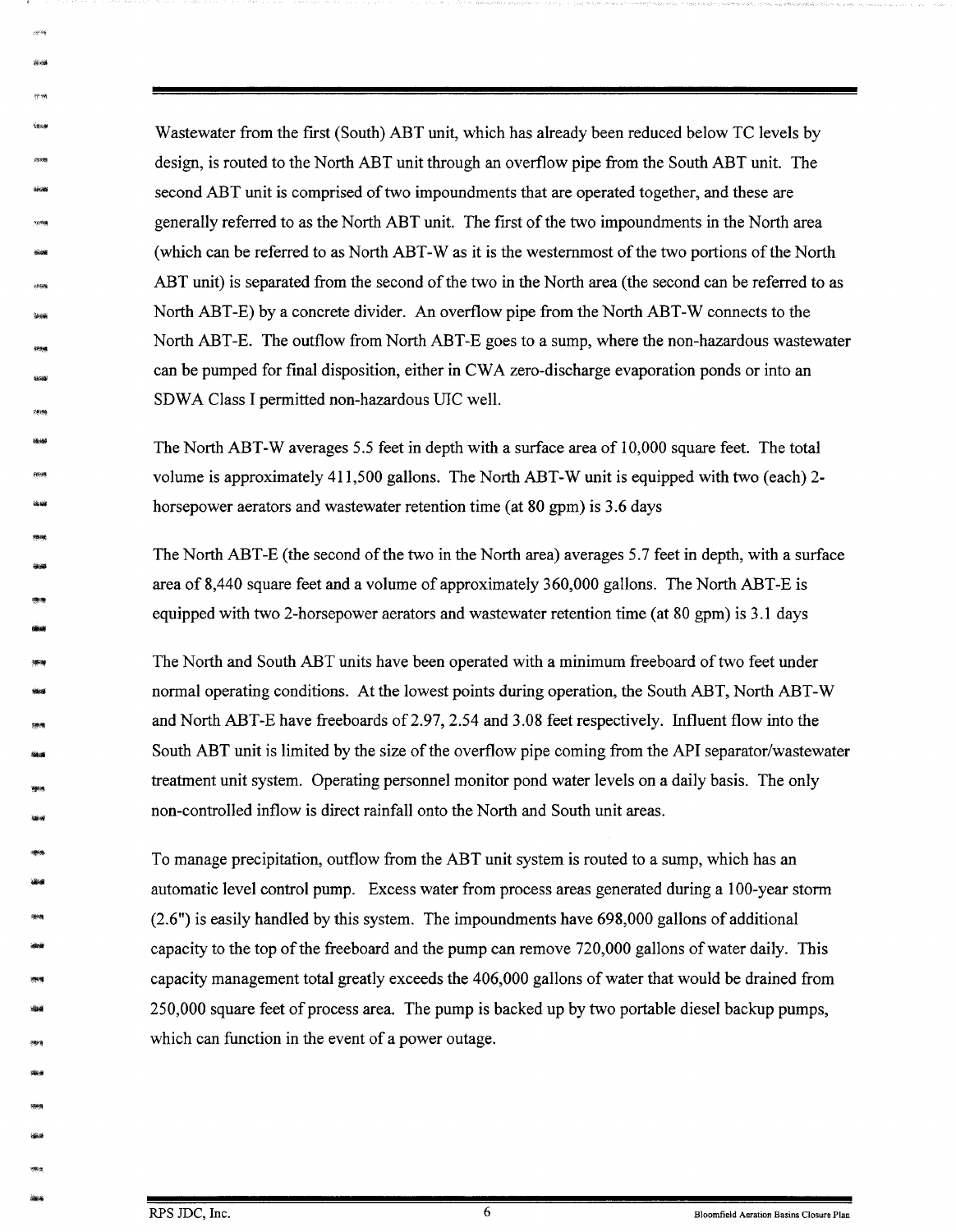**3** WWTU Upgrades

As a result of an EPA Consent Agreement and Final Order (CAFO) dated May 18, 2006, upgrades are being made to wastewater treatment operations at the Bloomfield Refinery. This EPA-mandated change at the Bloomfield Refinery will be accomplished through construction and operation of a benzene stripper/tank system that will decharacterize all hazardous process wastewater prior to further biological treatment in the ABT impoundments. The tank system will also be equipped with an additional 10,000 barrel tank to provide surge capacity. As a result, all process wastewater streams, including any contaminated runoff, will be decharacterized prior to discharge into the ABT units for aggressive biological treatment.

#### **3.1 Contingency Plan**

**\*\*\***<br>\*\*\*

-

-

- -sena<br>Glorif

- ---<br>----<br>----

-<br>-<br>-<br>-<br>--9749<br>-<br>-<br>-

1848<br>May<br>1844 -

-

- -

-<br>-<br>端編

-

<del>39</del>年<br>-<br><del>19</del>24

-

-

-

-

-954<br>-<br>-<br>-

In the event of a major failure, the first contingency response is to direct the wastewaters that have not been through the benzene stripping treatment process into the 10,000 barrel surge tank. At a rate of wastewater flow of 80 gpm, that would permit 87.5 hours of flow to be managed without discharge to the ABT units in the event of a benzene stripper failure. During that 87 .5 hours for repair work, the benzene strippers in most cases could be fixed and returned to operation. At that point in time, additional wastewaters collected in surge tank could then be appropriately metered back through the benzene strippers consistent with capacity available (in excess of the 80 gpm flow being handled).

In the event the surge tank capacity may be exceeded, it may be possible to make additional surge tank capacity available, depending on other tank usage at the Bloomfield Refinery. Such evaluation would occur if there was a significant likelihood the strippers could not be restored to working order within the 87.5 hour time frame available for repairs.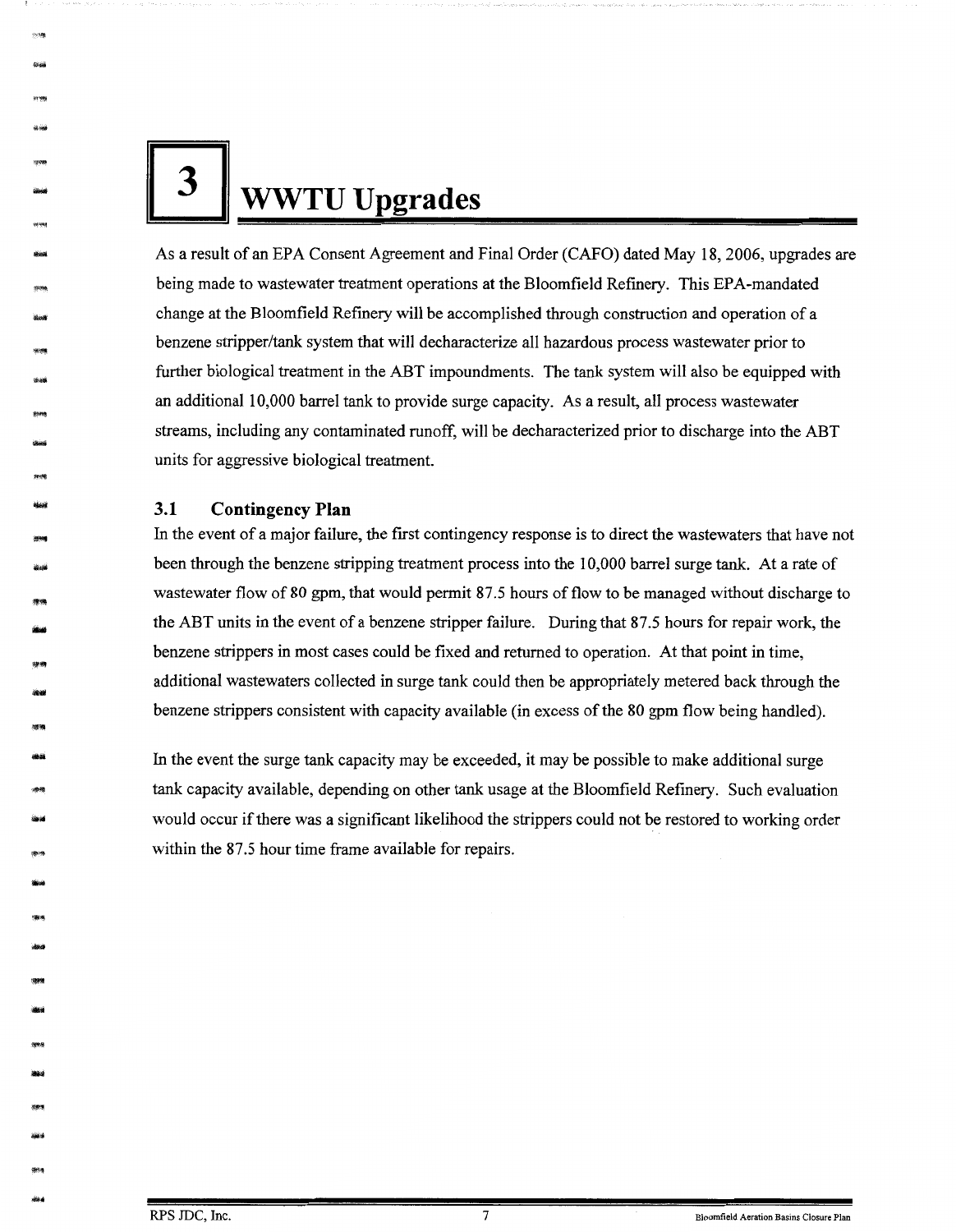

-

-

-

- 1118<br>-<br>የሐዘ

- -nors<br>Widt

-

- -<br>-<br>-<br>-<br>-

-1968<br>-<br>-<br>------1948<br>-<br>-<br>-

·<br>-<br>-<br>-<br>-

- **- ነው።**<br>- ነው።<br>- ነው።

- -

- -

-

- -

-

-

This modified Closure Plan is submitted to bring the Bloomfield Refinery into compliance with both the requirements of the EPA CAFO from May 18, 2006 and the requirements of the NMED Order dated July 27, 2007 (also referred to as the Enforceable Document). Because the hazardous characteristic (DO 18 benzene) will be removed from the wastewater prior to placement in the ABT units ( as the result of the wastewater treatment upgrades discussed in Section 3) no further treatment of hazardous waste will occur in the ABT units. Instead, the ABT units will continue to perform their essential function of biologically treating/aerating the non-hazardous wastewater. Such aggressive biological treatment of non-hazardous wastewater in ABT units will be essential for the operation of the Bloomfield Refinery to assure that F037/F038 formation does not occur at Bloomfield and to achieve water quality required for wastewater disposition pursuant to the Class I UIC permit.

The applicable closure standard for the North and South Aeration Lagoons is 40 CFR §265.111 (Closure Performance Standard), which requires that the owner or operator must close the facility in a manner that:

(a) Minimizes the need for further maintenance, and

(b) Controls, minimizes or eliminates, to the extent necessary to protect human health and the environment, post-closure escape of hazardous waste, hazardous constituents, leachate, contaminated run-off, or hazardous waste decomposition products to the ground or surface waters or to the atmosphere.

#### **4.1 Closure Procedures**

When the ABT impoundments became RCRA units as a result of the TC regulations, the Bloomfield Refinery became obligated to prepare and maintain a closure plan for the regulated unit. The previous closure plan for the ABT units was submitted on December 21, 1995 as a portion of the Part B RCRA permit application for this facility.

This modified closure plan coordinates retention of the environmental safeguards of the liners and leachate collection systems for the ABT units with corrective action that includes removal and appropriate disposition of all hazardous wastes, hazardous constituents, decomposition products, and leachate above that liner system while addressing any historic contamination (below the liners/leachate collection system) under the corrective action portion of the NMED Order (Enforceable Document) and any post-closure monitoring. In order to implement these requirements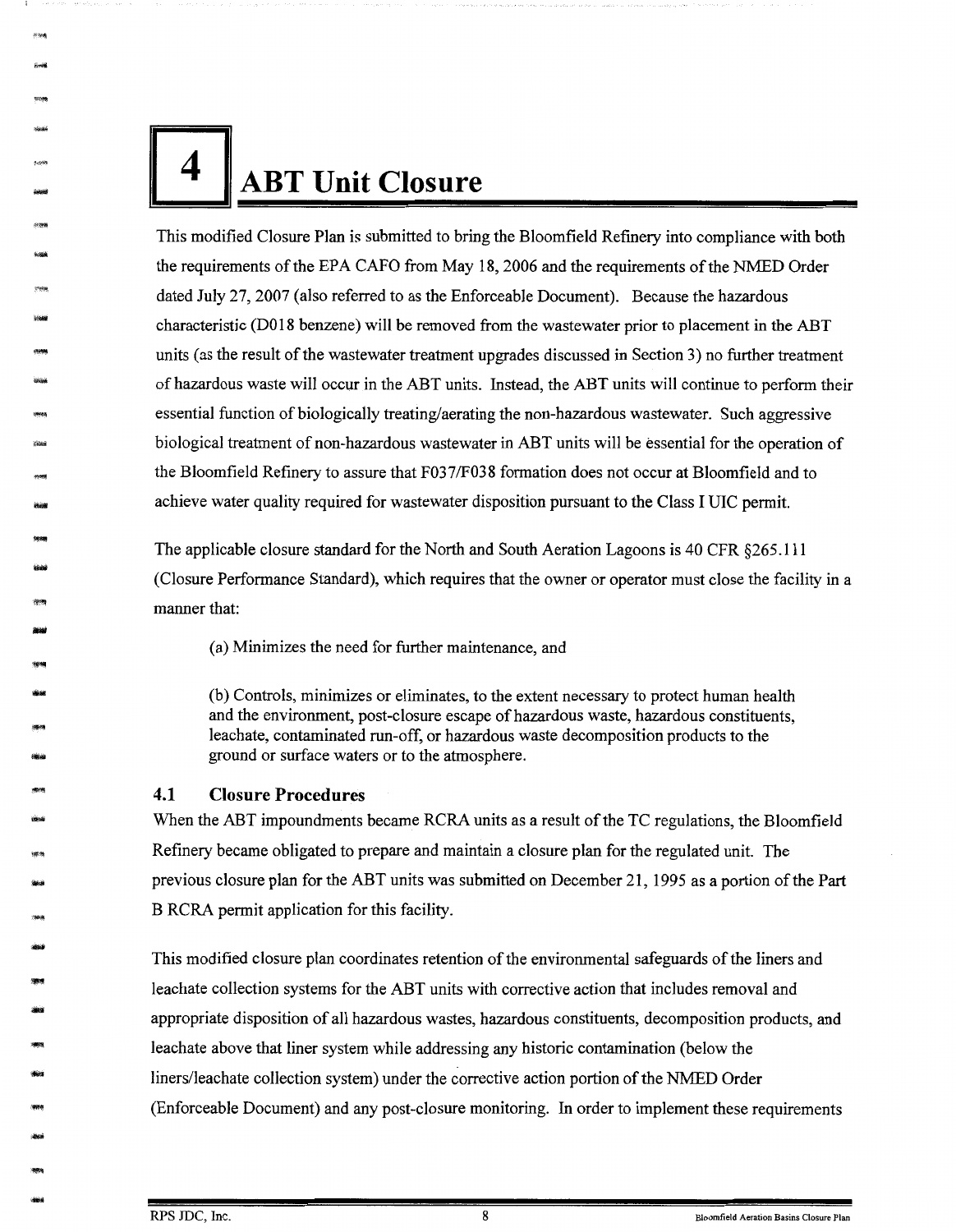consistent with the guidance provided by NMED and EPA, the original 1995 closure plan for the ABT Units is modified as set forth below.

In accordance with guidance from NMED, the South ABT unit will be initially taken through this modified closure process, followed by the North ABT unit once the South ABT unit is placed back into service for the nonhazardous wastewaters coming from the upgraded wastewater treatment system. To accomplish closure of the South ABT Unit, nonhazardous wastewaters will flow directly from the API separator/benzene stripper system to the North ABT units, bypassing the South ABT unit.

After completion of the modified closure of the South ABT unit, the aggressive biological treatment system in the South ABT unit will become operational and the wastewater will be routed from the API separator/benzene stripper system back to the South ABT unit. Following appropriate aggressive biological treatment, the treated wastewaters will be then routed from the South ABT unit directly for disposition via evaporation and/or DIC-permitted injection, bypassing the North ABT. After completion of the modified closure for the North ABT unit, it will be restored to service as an additional wastewater treatment unit.

Each ABT unit will be decontaminated following the procedures discussed below. After the flow of decharacterized wastewater to an ABT unit is shut off as part of the closure process, aggressive aeration of the nonhazardous wastewaters will continue. Such aeration shall continue at a minimum long enough to prevent F037/F038 formation. After such residence time and aeration, and sufficient sampling to confirm the lack of the benzene characteristic, this nonhazardous wastewater will be pumped to the evaporation units and/or UIC disposal well assuming confirmation of parameters appropriate for such nonhazardous wastewater disposition by injection.

The sludges (including some attendant watery solution entrained with the sludges) in the ABT unit above the liner will be sampled for hazardous characteristics. A representative number of samples will be collected sufficient to account for potential variability. If the sludges do not exhibit any hazardous characteristics, they will be removed from the ABT units by a vacuum truck for appropriate disposal. Additional wastes not amenable to vacuum removal may be removed through careful shovel or other similar small-scale operations in such a manner as to assure protection of the 100 mil liner. The remaining materials [ after vacuum and other removal operations have occurred] and the entire top liner will then be powerwashed with water. This nonhazardous washwater will then be pumped to the evaporation units/UIC wells as appropriate for disposition.

,,.,.

\*\*\*\*<br>**\*\*\*\*** 

epa Sugar

> -<br>1934)<br>-1994)<br>ulgai

-<br>-<br>-<br>-<br>-

- 3차<del>의</del><br>Quadd

-

- .<br>-<br>-<br>-<br>-

- 1957)<br>Marti

- 物<br><del>-</del><br><del>194</del>

-

----<br>1964<br>-----

-<br>-<br>-<br>-<br>-

---<br>----<br>-----yra<br>Mûd

RPS JDC, Inc. 9 **Bloomfield Aeration Basins Closure Plan**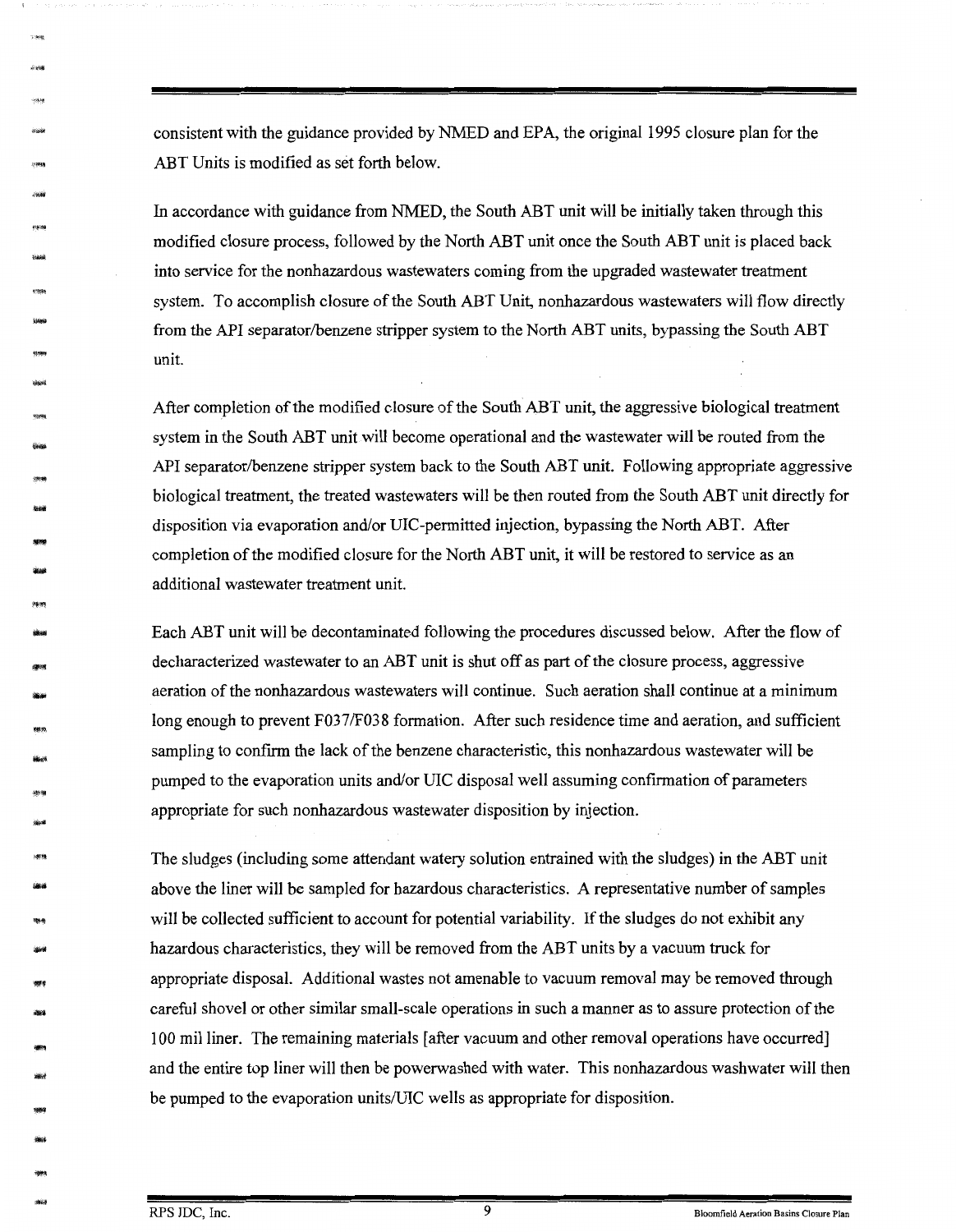If wastes removed from the ABT units exhibit one or more hazardous characteristics, the wastes will be removed and placed into appropriate RCRA tanks/containers for disposal offsite as hazardous waste. All of the equipment used will then be appropriately decontaminated with any rinse waters being appropriately handled. In addition, the remaining materials [after vacuum and other removal operations have occurred] and the entire top liner then will be powerwashed with water. The liner/residue washwater will be collected in the impoundment and pumped back to the WWTU system for handling through the oil/water separator and benzene strippers, followed by aggressive biological treatment in the other ABT unit still in service. This procedure will be followed even if the washwaters do not exhibit a hazardous characteristic.

As required by NMED, the liners will be inspected for any damage and repaired if necessary. If there is damage to the 100-mil HDPE top liner, then the underlying 60-mil HDPE secondary liner will be checked for damage and repaired, as necessary. There has not been any indication based on a accumulation of fluids in the underlying (non-RCRA) collection system that the 60-mil HPDE secondary liner has any damage. However, if the 60-mil liner is damaged, then the underlying (i.e., lowermost) 100-mil HDPE liner will be inspected and may also be repaired although this liner is not required. If the lowermost 100-mil liner is damaged, then the underlying environmental media (e.g., 6" layer of soil with 33% bentonite and native soils) will be investigated to determine if mobile nonaqueous phase liquid (NAPL) hydrocarbons are present immediately beneath the ponds. Only if mobile NAPL is present immediately beneath the ponds, which could migrate to ground water, will remediation of the underlying environmental media be conducted to remove the mobile NAPL. Otherwise, any impacts to the underlying media should not present a threat to human health or the environment due to the fact that multiple overlying liners will prevent any direct contact to or leaching of contaminants.

After all repairs are complete, the impacted leachate collection systems will be flushed with clean water. The collected flush water will be sampled. If it tests hazardous, it will be disposed of offsite and the flushing will be repeated. When the flush water tests nonhazardous, then that first nonhazardous flush will be pumped back to the WWTU system for handling through the API separator and benzene strippers.

All hazardous waste and waste residues will be removed and properly disposed by conducting the modified closure process and there will be no potential for any post-closure escape of such wastes, thus meeting the Enforceable Document modified closure performance standards in  $\S 265.11(a)$  and (b) as specified by  $\S 265.110(d)(2)$ .

----<br>14606

-1999<br>UMB

-

rova<br>Livesi

easg<br>Gliom

881021<br>-<br>-<br>-<br>--

-'lffll

-<br>-<br>-<br>-<br>-

-<br>-<br>-<br>- Incoré ang<br>akai

.<br>কাম<br>টোৱা

-

sere<br>1999<br>1914 -<br>-<br>-

-<br>-<br>-<br>-

-

-

1999<br>-<br>-<br>Novel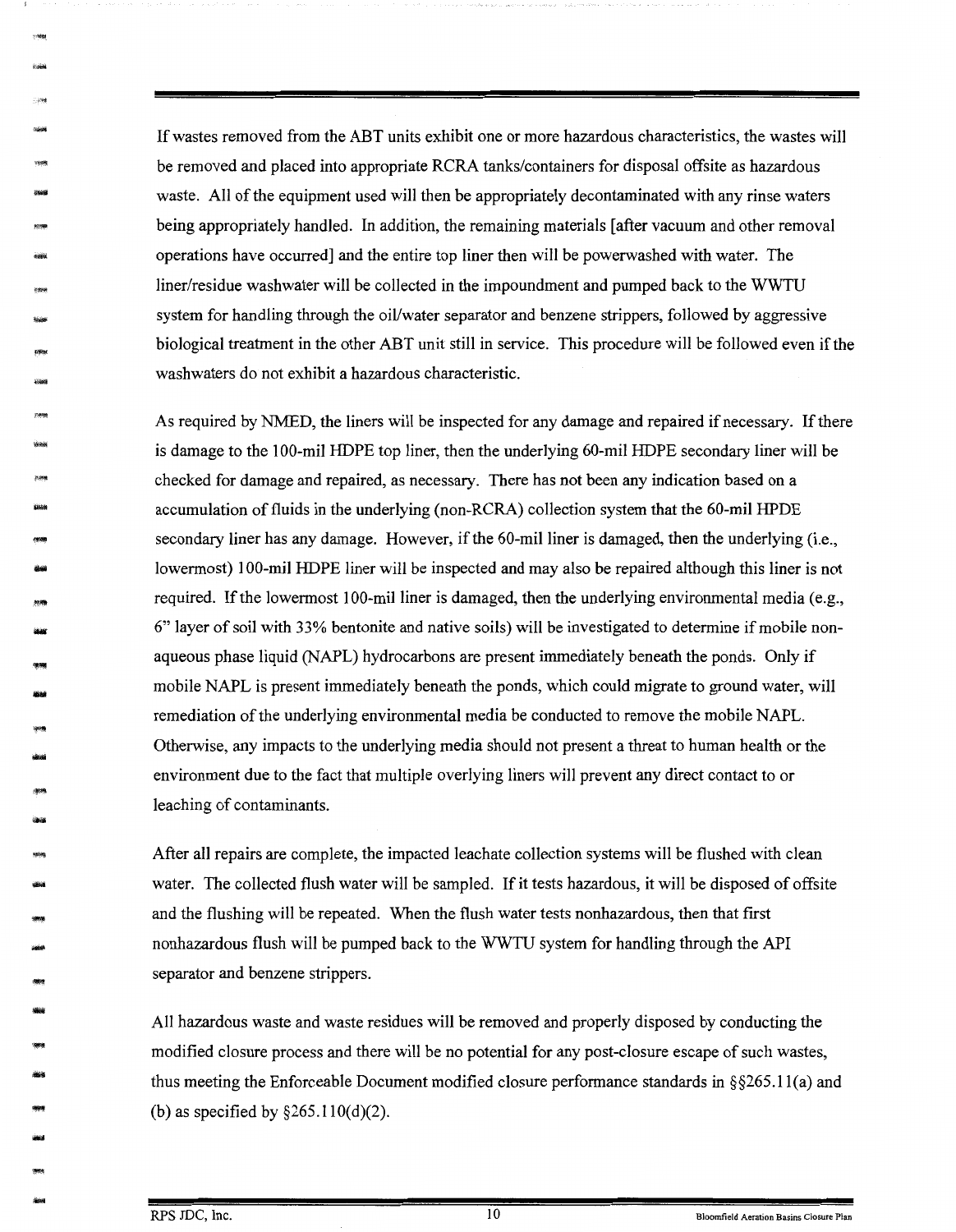# **5 Construction Details**

-

-

- -----<br>Xbaar

-

- -<br>-<br>20<del>10</del>

---<br>1999<br>----<br>-<br>-<br>-

-

-

ার্চুগার<br>-<br>নার্চারায়

-

-

-

-

•• -<br>-<br>-<br>-<br>- The original Schedule of Closure in the 1995 closure plan provided about 13 weeks for the closure of the ABT units. The closure time frame will be doubled for serial closure of the South ABT unit, followed by North ABT-E and North ABT-W, plus any additional time to repair damage to the liners and address impacts to underlying environmental media.

The schedule for closure of the ABT South ABT unit is as follows:

| "Description"                                   | Duration  |
|-------------------------------------------------|-----------|
| Start of closure                                |           |
| [in this case 60 days after NMED plan approval] |           |
| Aeration of impoundments                        | 2 weeks   |
| Testing of treated waste water                  | 1 week    |
| Removal of treated waste water                  | 1 week    |
| Drying of residual solids                       | 4 weeks   |
| Testing of residual solids                      | 1 week    |
| Removal of residual solids                      | 1 week    |
| Washing of impoundments                         | 1 week    |
| Inspection and repair of liners, as necessary   | 1 week    |
| Flushing of equipment                           | 1 week    |
| Final testing and certification                 | 1 week    |
| Total time required                             | 14 weeks" |

The current cost of ABT unit closure<sup>5</sup> is presently estimated at \$35,532.00, based on the following:

"Since these impoundments are undergoing continuous treatment in which the waste stream ( a DO 18 waste because of benzene concentration) is being rendered non-hazardous, closure will simply require:

- 1) Stop adding new waste to the treatment stream [in this case the ABT unit];
- 2) Continue treatment until TC characteristic is gone;
- 3) Empty impoundments;
- 4) Analyze sediments for TC characteristics; and
- 5) Remove and dispose of sediments.

<sup>&</sup>lt;sup>5</sup>The 1995 Closure Plan estimated closure costs at \$20,800 total, based on the same type of analysis used here, but this plan updates those costs to be current for 2007.